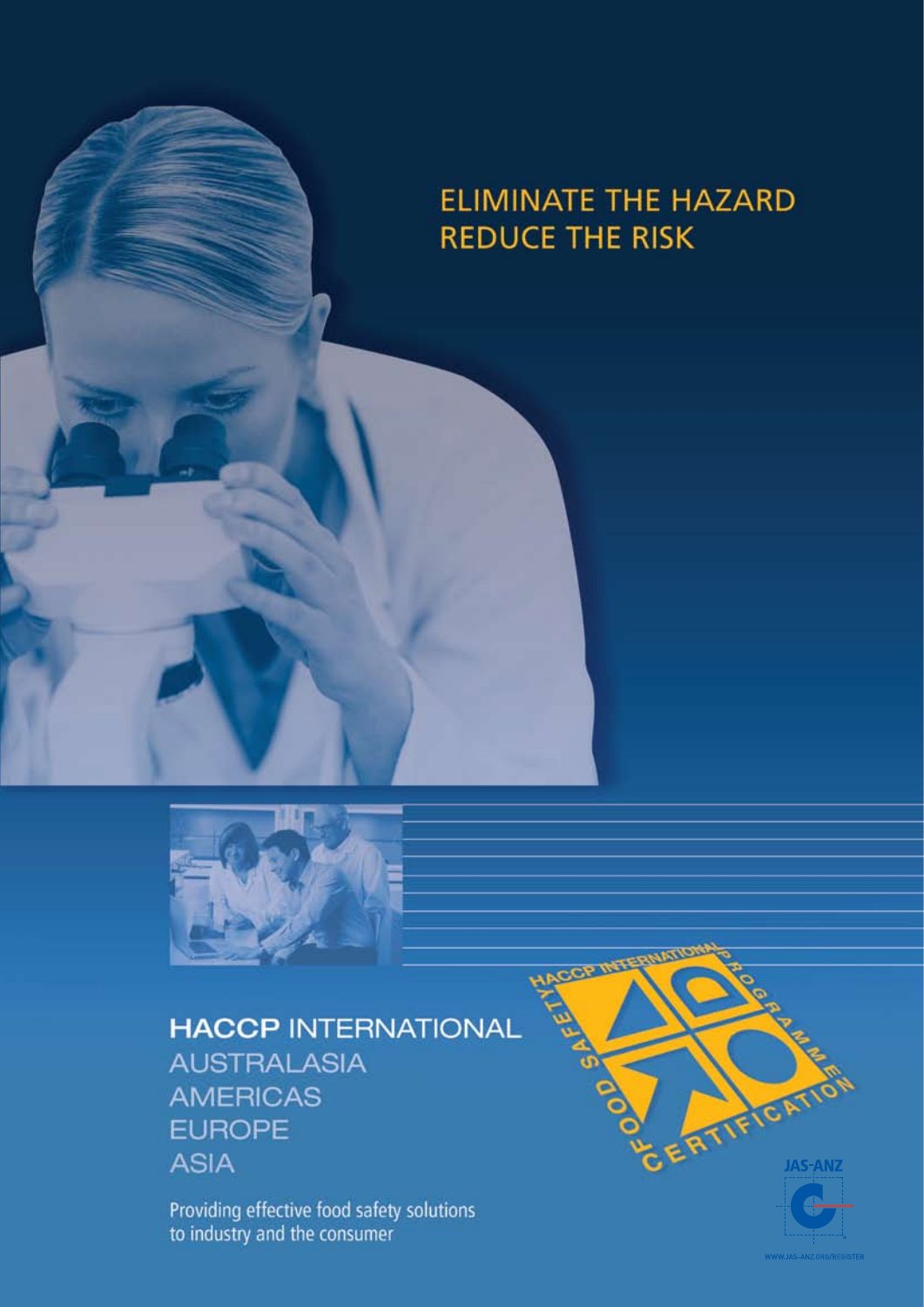

## WHO ARF WF<sub>2</sub>

With offices in key international markets, we are an organisation with global reach in the science of applied food safety and food technology. Unlike other organisations, our specialisation in a single field provides for impressive knowledge of the processes, risks and controls required within a demanding and increasingly technical industry. We are devoted to the development and implementation of HACCP based food safety programme and the provision of technical services and compliance requirements of food companies and the products and services that support them.

## WHAT DO WE DO?

We provide design input, programmes, consulting services and conformance certification to thousands of organisations, be they small and local or large multinational businesses. Key industry sectors in which we work include bakery, dairy, retail, food service, beverage and logistics. This is in addition to our world renowned certification scheme for material, equipment and services that supports the food industry.

The HACCP principles and applications are valid in all sectors of the food industry.

- $\blacksquare$  Manufacturing and food handling
- Plant, equipment, materials and other aids to food manufacture
- **n** Packaging and Logistics
- Cleaning and Pest Control

Increasingly, our services are being employed in other related sectors such as the pharmaceutical, cosmetics and water industries as they adopt the HACCP principles and methodology.

## A RECOGNISED MARK OF FOOD SAFETY

Now one of the most recognised certification marks in this sector, HACCP International's mark is seen as being synonymous with food safety. The mark gives assurance to industry, industry bodies and consumers as to the food safety excellence of the products that carry it. It is now seen as commonly on materials and equipment as it is on food products but the message is the same.



'This product is food safe'.

## PROFESSIONAL STAFF

Our technical staff are amongst the most accomplished food scientists in the business. The team is drawn from all facets of the food industry and it is this background of both technical and 'floor' knowledge that sets us apart.

We have a deep understanding of the commercial and operational issues that surround food handling processes. As such, food safety advice is not only technical but also practical in that it is delivered with the ability to greatly assist in production and handling issues. The outcome for our clients is often seen as not only a minimisation of food safety risks but also process improvement and economic efficiency.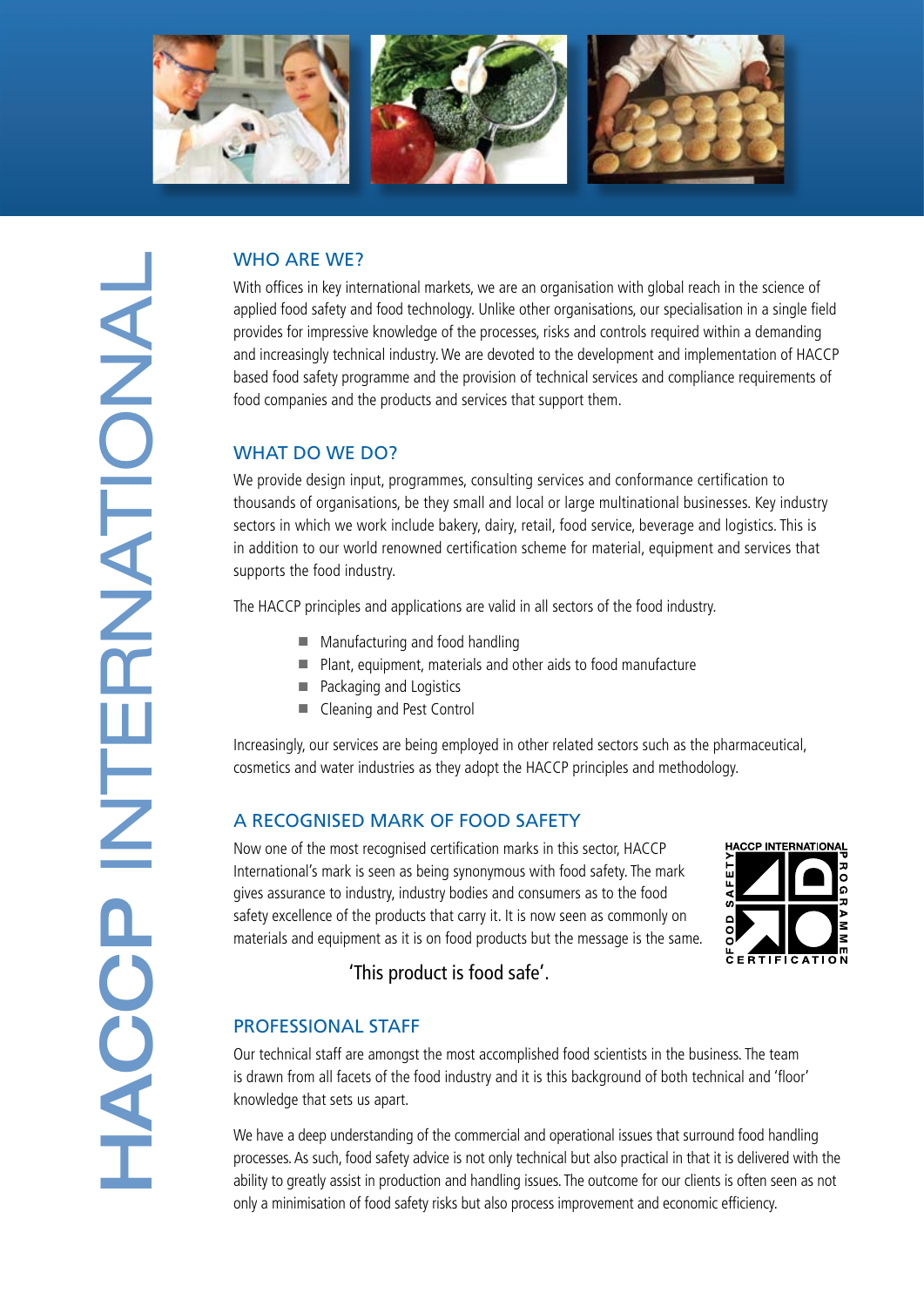



## HACCP INTERNATIONAL'S range of Key SERVICES

**CERTIFICATION OF FOOD SAFE EQUIPMENT, MATERIALS AND SERVICES** 

Through HACCP International's product certification scheme, non-food products and services that are used in the industry are assessed in terms of their suitability and compliance to the food industry's expectations. HACCP International's 3rd party certification confirms a non-food product's ability to support the integrity and safety of food as demanded by industry expectations, legislation and Global Food Safety Initiative (GFSI) endorsed standards.

#### **CONSULTANCY AND TECHNICAL SERVICES**

This business stream is responsible for writing and implementing food safety programmes to meet the food safety requirements of businesses either locally or globally. Technical projects, be they HACCP implementations, risk assessments, training, labelling, packaging, process or crisis management, are conducted by industry experts to meet the needs of quality systems, efficiency improvement plans, certification bodies or supplier expectations.



2

1

#### **VENDOR QUALITY ASSURANCE**

HACCP International operates a third party Vendor Quality Assurance (VQA) bureau service. The VQA team manage and administer supplier compliance and conformance on behalf of a number of food businesses with extensive supply chains. By using a bureau, client companies can enjoy the economic efficiencies of the central administration of this task while benefitting from the technical review, advice and expertise in this complicated function.



#### **FOOD SAFETY AUDITING AND CERTIFICATION**

HACCP International has auditors stationed in all of its international offices. They are all RABQSA certified or equivalent and the company can arrange audits to a number of international and domestic standards including BRC, Codex HACCP, FSSC 22000, ISO and SQF.







## HACCP INTERNATIONAL'S DIVERSE CUSTOMERS

HACCP International has an extensive client list including many well-known international companies. It comprises businesses ranging from major food producers and retailers to industry suppliers and insurers. Some familiar names illustrating that diversity include:

- $\blacksquare$  3M
- n Aldi
- **n** Bayer
- Coles Group
- Compass Group
- Deb Group
- **n** Dyson
- **Effem Foods/Mars**
- Gloria Jean's Coffees
- GrainCorp
- **N** Heineken SP Breweries
- $\blacksquare$  Hoshizaki
- $\blacksquare$  Kimberly Clark Company
- $\blacksquare$  Liberty International
- $\blacksquare$  New Zealand Natural
- Qantas Catering
- $R$ entokil
- $\blacksquare$  Subway
- n Testo
- Warner Bros